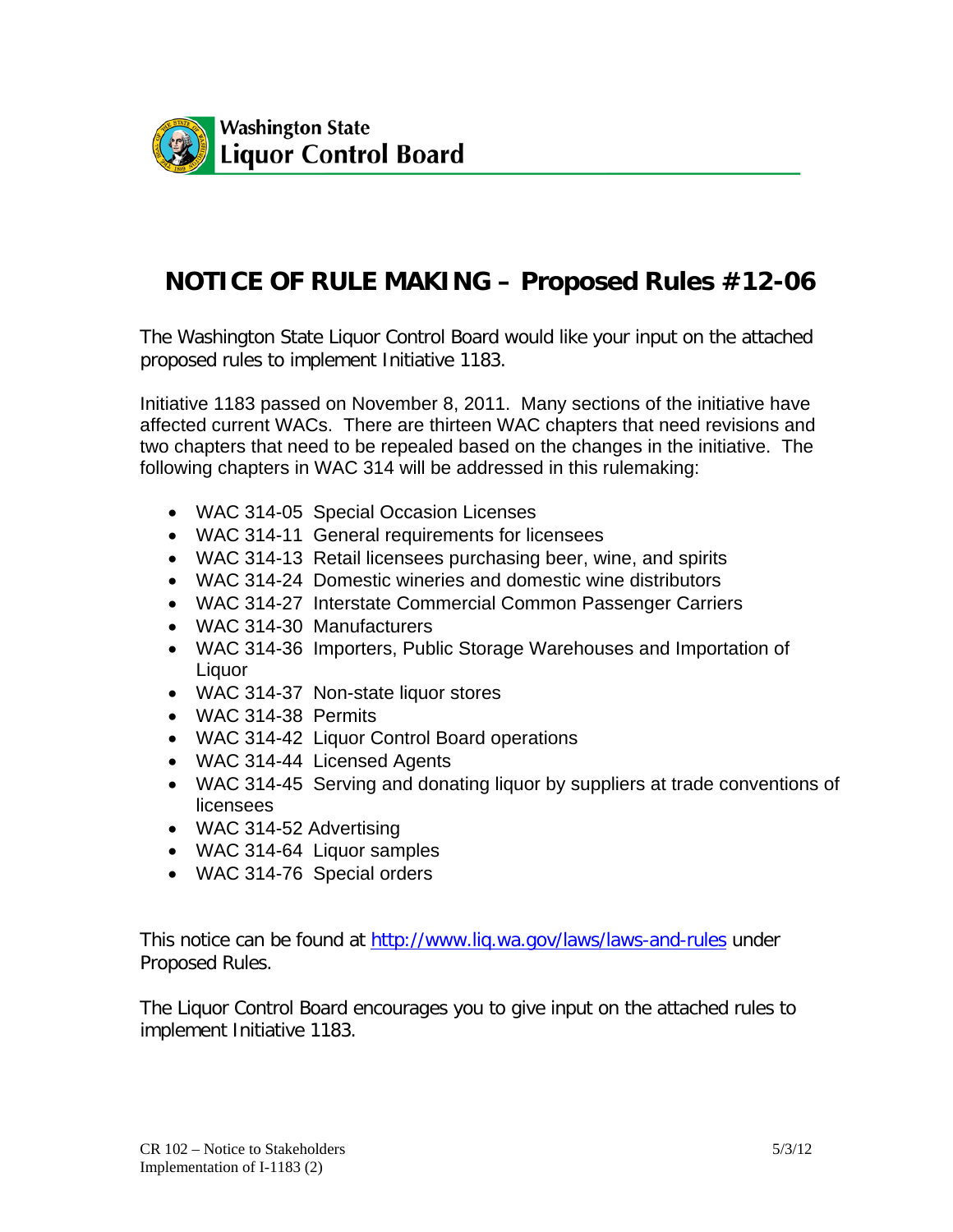## **Public Comment**

Please forward your initial comments to the Liquor Control Board by mail, e-mail, or fax by **June 27, 2012**.

| By mail: | <b>Rules Coordinator</b> | By e-mail:       | By fax:          |
|----------|--------------------------|------------------|------------------|
|          | Liquor Control Board     | rules@lig.wa.gov | 360-360-664-9689 |
|          | P.O. Box 43080           |                  |                  |
|          | Olympia, WA 98504-3080   |                  |                  |

**Public June 27, 2012 Hearing: 10:00 a.m.** Washington State Liquor Control Board – Board Room 3000 Pacific Ave. S.E, Olympia, WA

## **What changes are being proposed?**

**Amended section. WAC 314-05-020 What is a special occasion license?**  Added language to allow spirits to be sold in original, unopened containers for offpremises consumption.

**Amended section. WAC 314-05-030 Guidelines for special occasion license events.** Removed language that required special occasion licensees to purchase spirits from a state or contract liquor store. Also removed language that required spirits donated to a special occasion licensee must be purchased from a state or contract liquor store.

**Amended section. WAC 314-11-025 What are the forms of acceptable identification?** Removed the reference to RCW 66.16.040 because that RCW was repealed by the initiative.

**Amended section. WAC 314-11-040 What duties can an employee under twenty-one years of age perform on a licensed premises?** Added language to clarify what duties a person 18, 19, or 20 years old can and can't perform in a spirits retail business. Added language that a spirits retail licensee employee may deliver spirits to a customer's car with the customer (there is no minimum age requirement for the employee to deliver to the car).

**Amended section. WAC 314-11-085 Do I have to sell liquor at a certain price?** Revised language to read "Liquor licensees must sell beer, wine, and spirits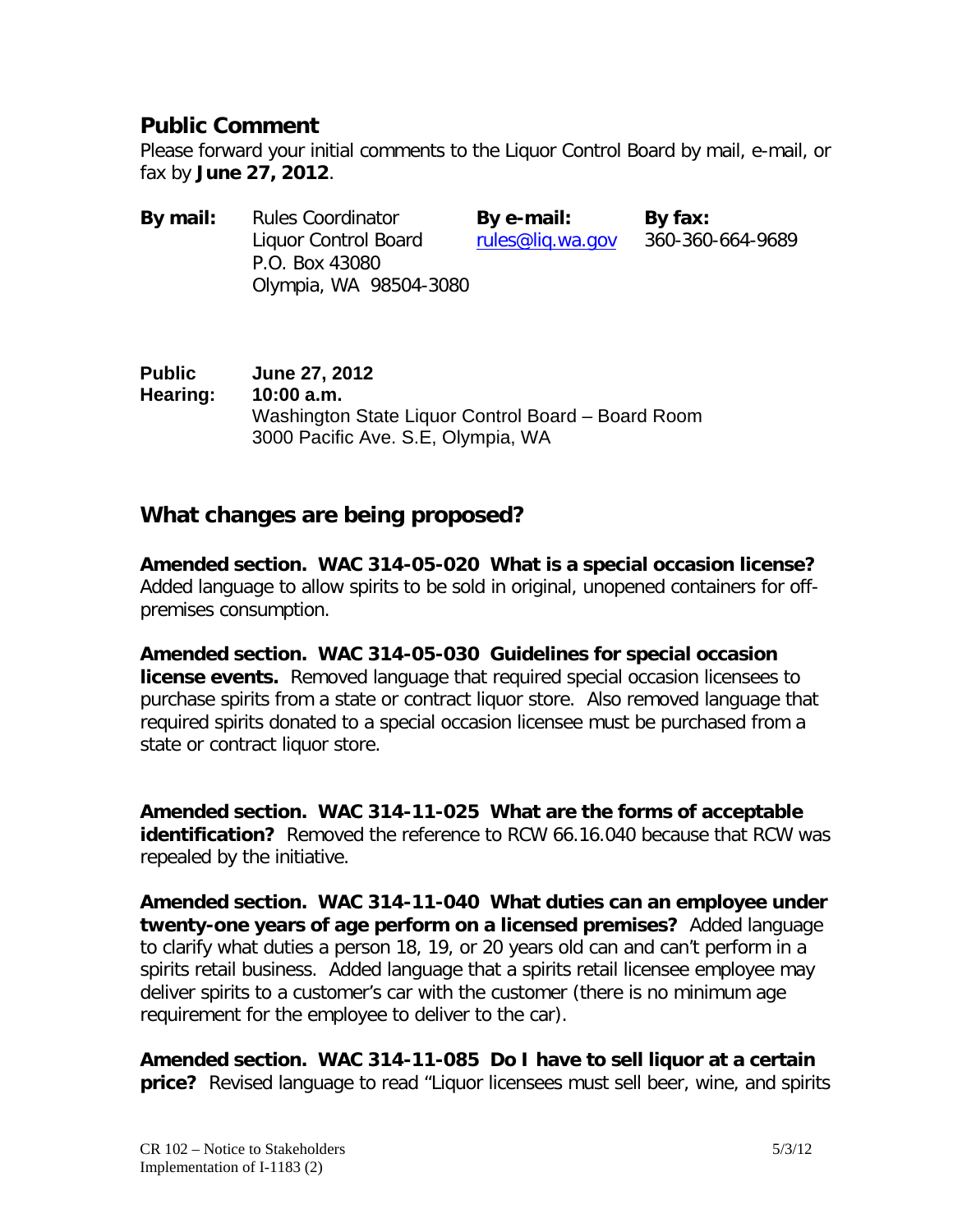at or above the licensee's acquisition cost." Clarified that only on-premises retail licensees may give a customer a drink free of charge under limited circumstances.

**Amended section. WAC 314-11-097 Credit on non-liquor food items— Conditions—Recordkeeping.** Removed the reference to RCW 66.28.010 because that RCW was repealed.

**Amended section. WAC 314-11-100 Can the board or another government agency seize liquor?** Corrected the reference to RCW 66.08.030.

**Amended section. WAC 314-11-105 What can the board do with lawfully seized liquor?** Corrected the reference to RCW 66.08.030. Removed language that stated the board may return product to a state liquor store, and added language that the board may sell unopened beer, wine, or spirits to the distributor selling the product at a negotiated price.

**Amended section. WAC 314-11-110 What can government agencies other than the board do with lawfully seized liquor?** Removed all references to selling the product to the board. Added "spirits" to beer and wine and the allowance for a government agency to sell the product to the distributor that sells the product.

**Amended section. WAC 314-13-010 Who can retail licensees purchase beer, wine, and spirits from?** Removed references to state or contract liquor stores. For wine, added a grocery store holding a wine retailer reseller endorsement (up to 24 liters per sale per day). For spirits, added a Washington spirits distributor, a Washington distiller or craft distiller, a spirits COA with an endorsement to ship direct to retail licensees, and a spirits retail licensee (up to 24 liters per sale per day).

**Amended section. WAC 314-11-015 What method of payment can a retailer use to purchase spirits, beer, or wine from an industry member?** Added the word "spirits" to the title of the section, and removed the reference to RCW 66.28.010 and replaced it with the correct RCW.

**Amended section. WAC 314-13-020 What if a check, EFT transaction, or credit/debit card transaction is reported as having nonsufficient funds (NSF)?** Removed language that required the enforcement office to contact the retailer regarding the NSF check. Enforcement will no longer be involved in NSF check collections.

**Repealed section. WAC 314-13-025 How do retail licensees purchase spirituous liquor at a discount from the board?**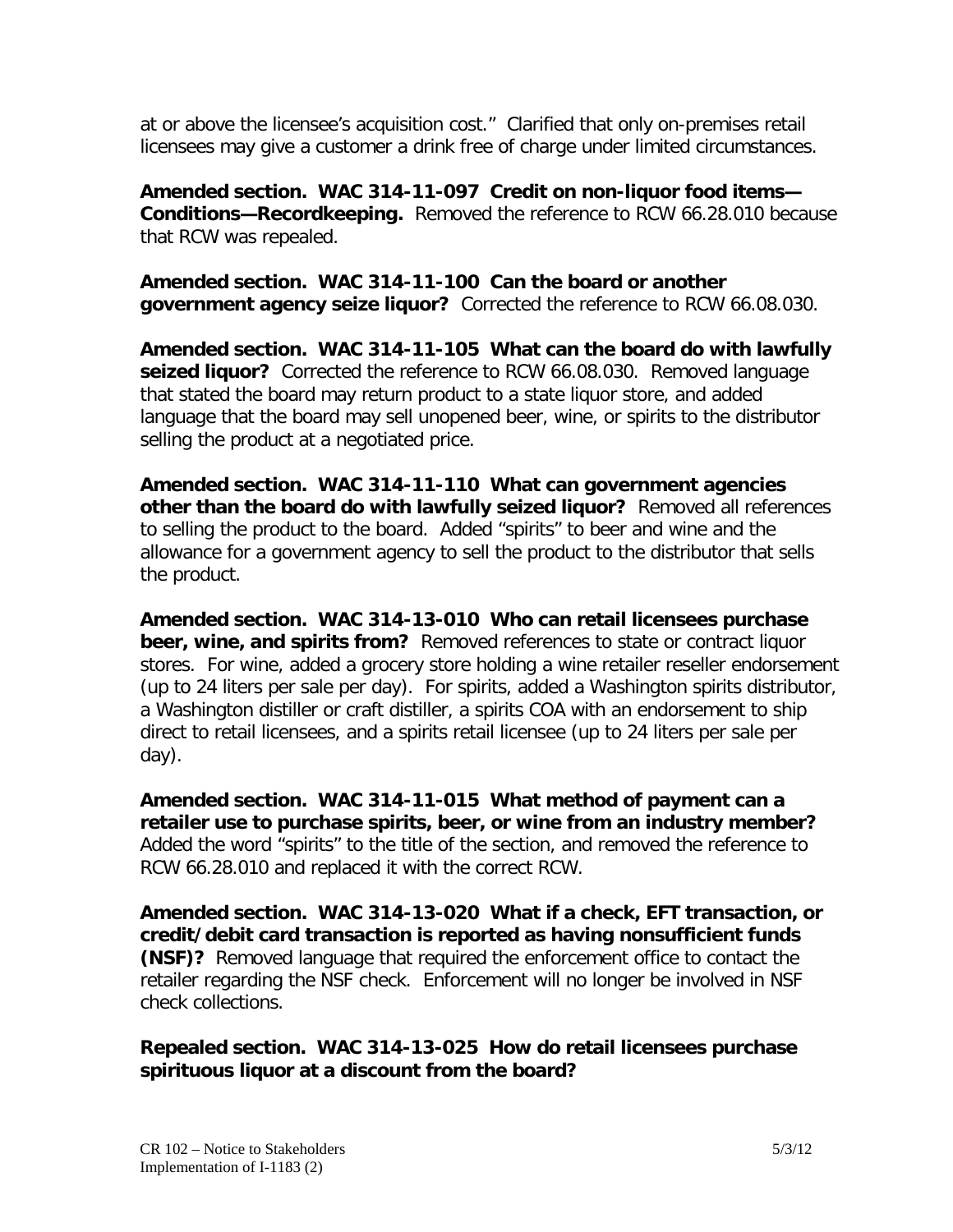**Repealed section. WAC 314-13-030 What method of payment can a retailer use to purchase spirituous liquor from the board?**

**Repealed section. WAC 314-13-040 Do retail licensees have to sell liquor at a certain price?** This was repealed because the same language exists in WAC 314-11-085.

**Amended section. WAC 314-24-040 Wine labels—Federal certificate of label approval required—Labels to be submitted.** Removed language requiring a certificate of label approval from the board and replaced it with the requirement they must submit a copy of their federal COLA for tracking by the board.

**Amended section. WAC 314-24-070 Domestic wineries—Purchase and use of bulk wines, brandy or wine spirits—Import permit required— Records—Wine returned to Washington.** Added RCW reference.

**Amended section. WAC 314-24-160 Domestic wineries—Retail sales of wine on winery premises—Wine served without charge on premises— Spirit, beer, and wine restaurant operations.** Corrected RCW reference.

**Amended section. WAC 314-24-180 Wine distributors, wine importers— Certain rights granted.** Added new language requiring wine distributors to sell and deliver product from their licensed premises. Clarified wine importers cannot sell to retailers.

**Amended section. WAC 314-24-190 Wine suppliers and distributors.** Deleted language requiring distributors and suppliers to keep current and prior price lists at their liquor licensed location.

**Amended section. WAC 314-27-010 Liquor purchases by Interstate Common Carrier licensees—Reports.** Removed language referring to purchasing from an employee of the board. Added language allowing any licensee authorized by the board to sell liquor to a CCI licensee. Removed redundant language on taxes not due on exports. Changed the date reports are due from the  $15<sup>th</sup>$  of the month to the  $20<sup>th</sup>$ .

**Amended section. WAC 34-30-101 Sales by manufacturers.** Removed reference to selling to the board and added "spirits distributor". Added language to clarify the first distributor to receive product is responsible for fees and taxes on spirits, beer, or wine. Corrected WAC references. Revised language referring to monthly reporting.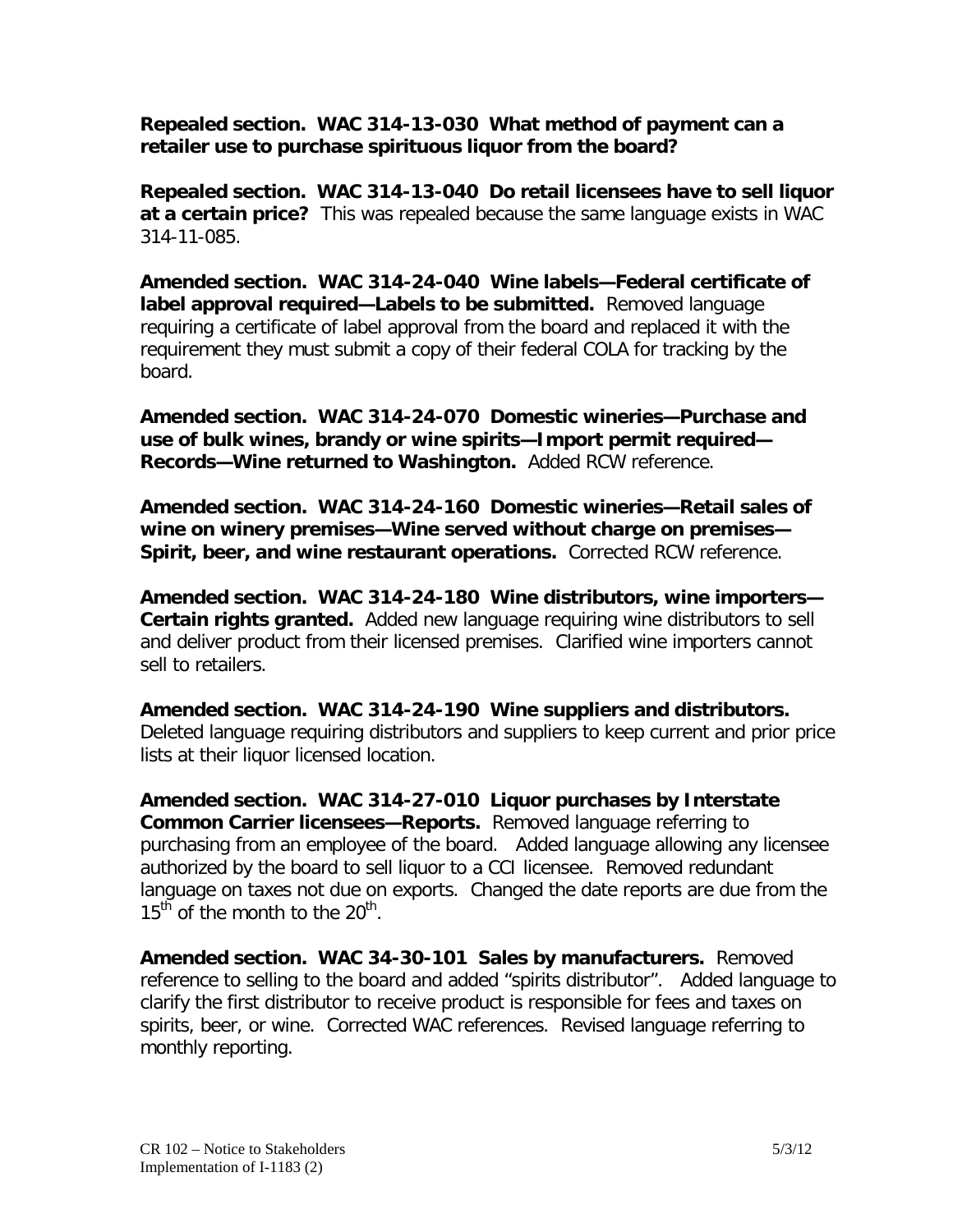**Amended section. WAC 314-36-040 Principal office—Record.** Replaced the word "liquor" with "spirits".

**Amended section. WAC 314-36-060 Public storage warehouse.** Replaced the word "liquor" with "spirits".

**Amended section. WAC 314-36-080 Authorization for private liquor**  storage warehouse. Replaced the word "liquor" with "spirits".

**Amended section. WAC 314-36-090 Liquor shall be stored in original packages.** Removed language requiring original packages to be authorized by the board.

**Amended section. WAC 314-36-100 Removal of liquor.** Replaced the word "liquor" with "spirits". Replaced the words "to the board" with "spirits distributor". Revised language on removing spirits from any storage warehouse.

**Amended section. WAC 314-36-130 Complete records kept.** Replaced the word "liquor" with "spirits". Removed language referring to board authorization for removal of samples.

**Repealed Chapter 314-37 WAC. Nonstate liquor stores.**

**Amended section. WAC 314-38-010. Changed title to "Serve employees and guests permit".** Removed language requiring product be purchased from a Washington state liquor store or agency.

**Amended section. WAC 314-38-050. Changed title to "Serve employees and guests permit".** Changed permit name throughout the WAC to "serve employees and guests".

**Amended section. WAC 314-42-010 Liquor control board administrative director.** Removed language delegating the duties to the administrative director by the board to approve liquor purchases, appeals of price posting actions, and approvals of product listings and de-listings.

**Amended section. WAC 314-44-005 Agent's license required—Eligible employers defined—Certain classes limited—Bona fide entity defined— Prohibited practices.** Repealed section (Restructured (2) for clarity and added new spirits non-retail licenses. Repealed subsections 6, 7,8, and 10 referring to soliciting sales to employees of the board.

**Amended section. WAC 314-45-010 Convention defined—Hospitality rooms, display booths, receptions and similar activities—Permits**